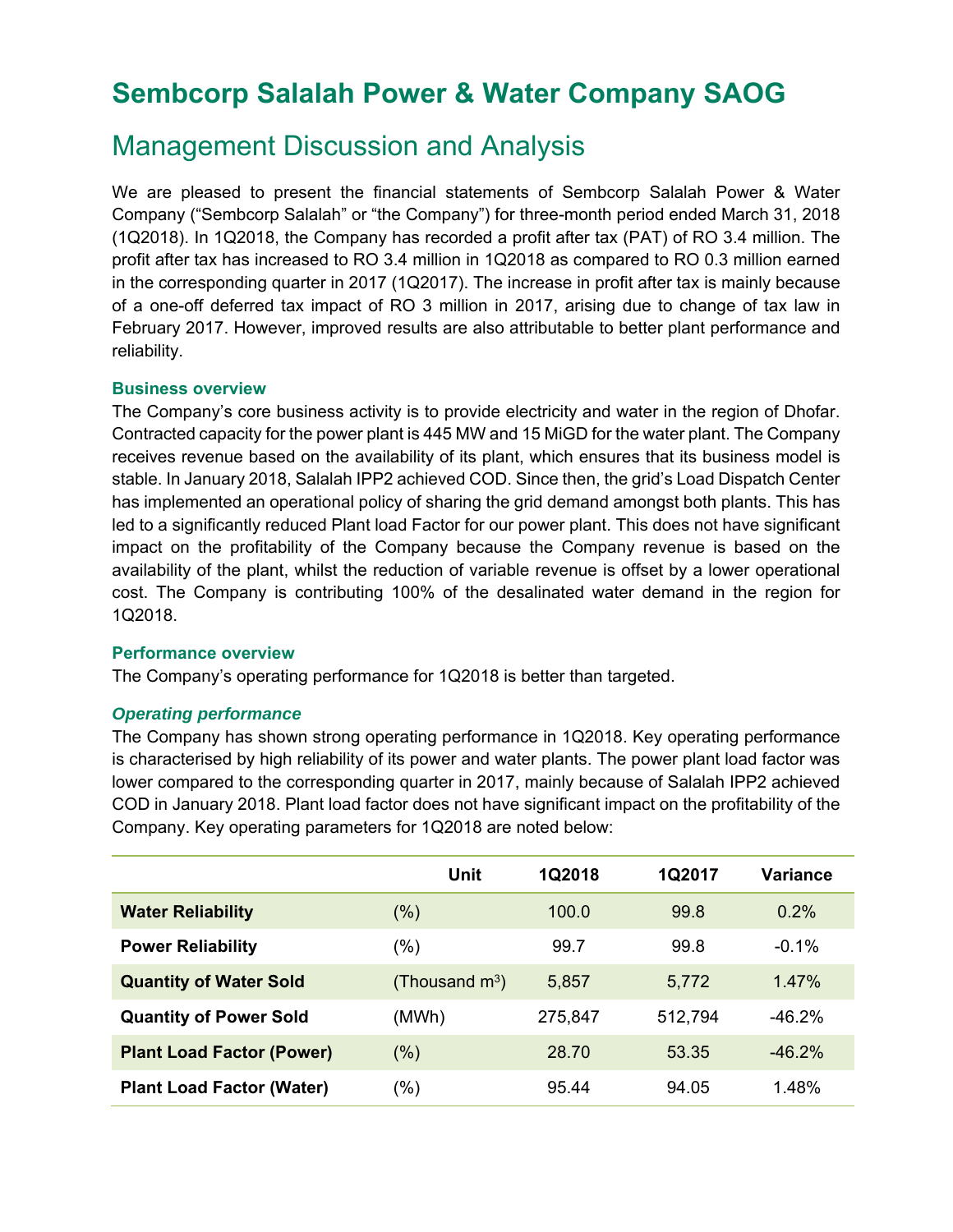#### *Financial performance*

Key financial performance indicators are shown below:



#### *1Q2018 Profit after tax*

Profit after tax has increased from RO 0.27 million in 1Q2017 to RO 3.38 million in 1Q2018. The significant variances are shown in the following waterfall chart.



A brief analysis and characteristics of the major components of the profit or loss is presented below: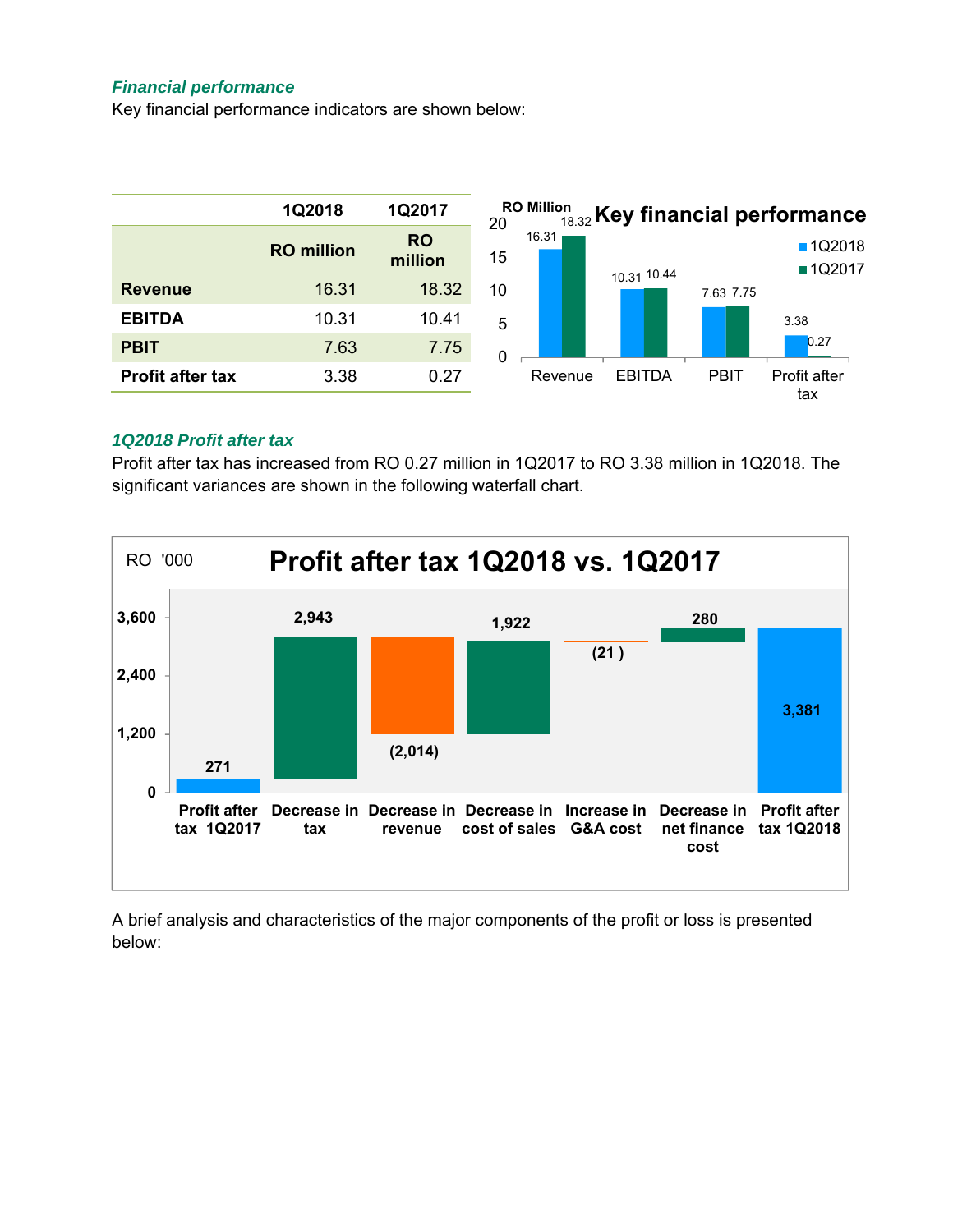#### *Revenue*

Power contributes 53% (excluding fuel charge), water 25% and fuel charge 22% to the total revenue. Fuel charge revenue is a pass through and is calculated based on consumption of natural gas as computed by the plant's contractual Fuel Demand Model. 1Q2018 Revenue was reduced by 11% as compared to the corresponding period last year. The reduction was mainly due to lower power plant load factor that resulted in reduced fuel charge and variable energy charge revenue. Reduction in fuel charge and



variable energy charge do not affect the profitability of the Company significantly, as the lower plant load factor also result in lower O&M cost.

#### *Cost of sales*

Cost of sales mainly comprises depreciation of property, plant and equipment, fuel cost and operations & maintenance (O&M) cost. Driven by lower plant load factor and power sales, cost of sales has reduced compared to the same period in 2017 as a result of lower fuel cost, and Long-Term Service Agreement (LTSA) cost. Fuel cost reduced due to reduction in plant load factor. As fuel cost is pass through in nature, there is a corresponding reduction in fuel charge revenue as



mentioned above. LTSA costs were reduced due to reduction in factored fired hours as compared to last year in line with reduction in plant load factor.

#### *Net finance cost*

Net finance cost decreased in 1Q2018 compared to 1Q2017 due to the scheduled repayment of part of the term loan in line with the financing documents.

#### *Tax expense*

Tax expenses were reduced by RO 2.9 million compared to 1Q2017, which is mainly because of a one-off deferred tax impact of RO 3 million arising from the increase in tax rate from 12% to 15% raised in 2017.